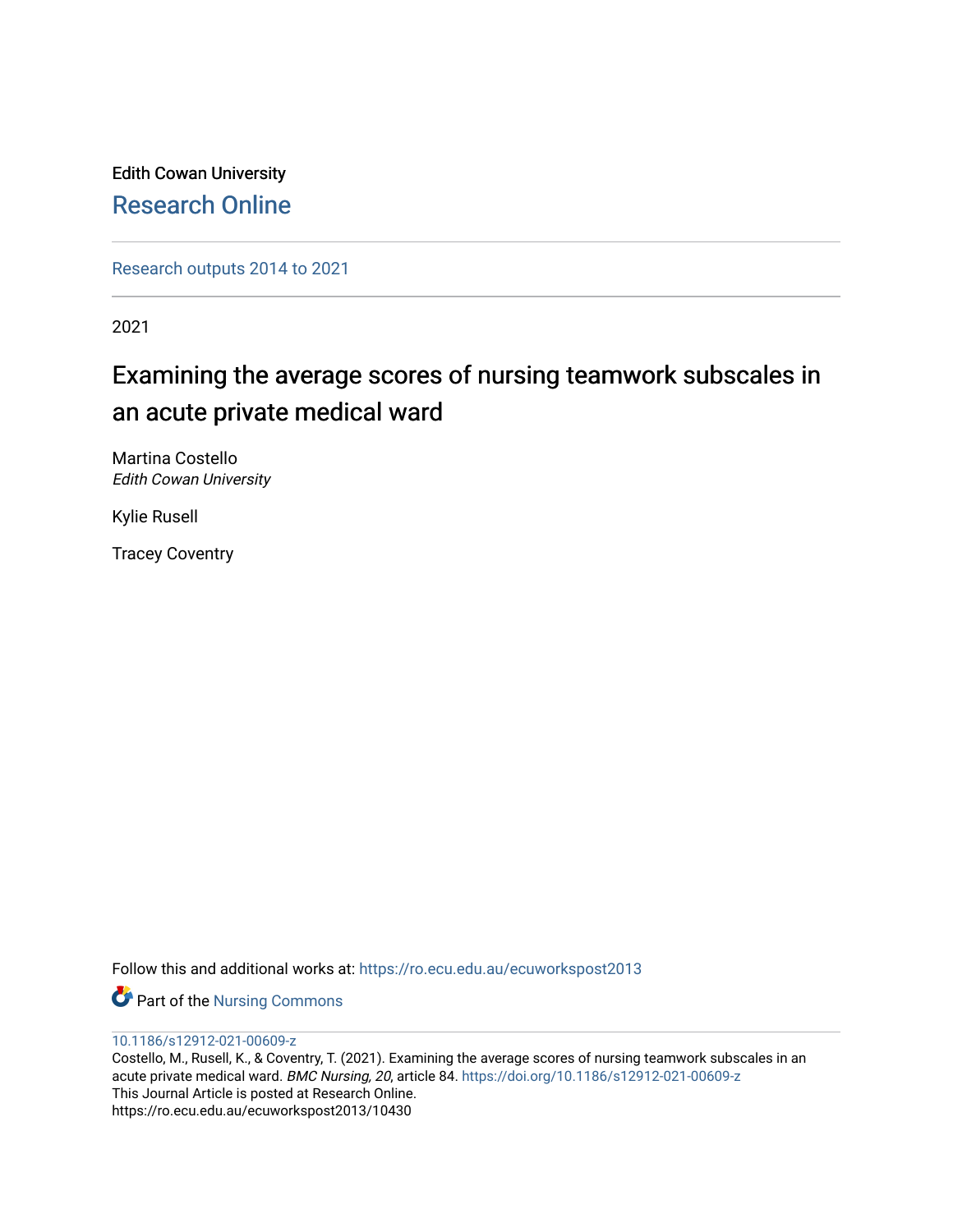# **RESEARCH ARTICLE Example 2014 12:30 The Open Access**

# Examining the average scores of nursing teamwork subscales in an acute private medical ward

Martina Costello<sup>1\*</sup>, Kylie Rusell<sup>2</sup> and Tracey Coventry<sup>2</sup>

# Abstract

Background: Healthcare is delivered by multidisciplinary healthcare teams who rely on communication and effective teamwork to ensure safe patient care. Teamwork builds on employee cohesion and reduces medical and nursing errors, resulting in greater patient satisfaction and improved healthcare. Effective teamwork not only improves efficiency and patient safety but leads to a healthier and happier workplace, reducing burnout among healthcare professionals. The purpose of this paper is to describe the findings of a pilot project on an acute medical ward in Western Australia. The aim was to understand the participants perceived level of teamwork to support future work practices and ultimately patient care.

Methods: This study used a descriptive survey research method to measure nursing teamwork in a clinical environment. The Nursing Teamwork Survey (NTS) measures the levels of nursing teamwork in acute healthcare facilities. Items for the NTS were generated on theoretical grounds, based on teamwork behaviours, offering a practical explanation of teamwork dynamics.

**Results:** The survey incorporated five subscales. The response rate to the survey was 90 % ( $n = 45$ ) with an overall average result on the survey being ( $m = 2.97$ ) on a 0–4 Likert scale. The validated NTS has provided participants the opportunity to consider nursing teamwork with regards to their position and perceived responsibilities towards patients and team members.

**Conclusion:** The findings highlight areas for consolidation and improvement in teamwork. Introducing teambuilding strategies and acting on results of this survey may support enhanced communication and teamwork influencing nursing care and patient outcomes. Findings recommend that activities to improve teamwork and ensuring teambuilding strategies are implemented to improve effective communication in an acute medical care setting would have significant impacts on staff satisfaction.

Keywords: Nurs\*, Nursing Teamwork Survey, Patient satisfaction, Staff satisfaction, Teamwork

\* Correspondence: [m.costello@ecu.edu.au](mailto:m.costello@ecu.edu.au) <sup>1</sup>

<sup>1</sup> School of Nursing and Midwifery, Edith Cowan University, 270 Joondalup Drive, 6027 Joondalup, Western Australia

Full list of author information is available at the end of the article



**BMC** 

© The Author(s), 2021 **Open Access** This article is licensed under a Creative Commons Attribution 4.0 International License,



**BMC Nursing** 



which permits use, sharing, adaptation, distribution and reproduction in any medium or format, as long as you give appropriate credit to the original author(s) and the source, provide a link to the Creative Commons licence, and indicate if changes were made. The images or other third party material in this article are included in the article's Creative Commons licence, unless indicated otherwise in a credit line to the material. If material is not included in the article's Creative Commons licence and your intended use is not permitted by statutory regulation or exceeds the permitted use, you will need to obtain permission directly from the copyright holder. To view a copy of this licence, visit [http://creativecommons.org/licenses/by/4.0/.](http://creativecommons.org/licenses/by/4.0/) The Creative Commons Public Domain Dedication waiver [\(http://creativecommons.org/publicdomain/zero/1.0/](http://creativecommons.org/publicdomain/zero/1.0/)) applies to the data made available in this article, unless otherwise stated in a credit line to the data.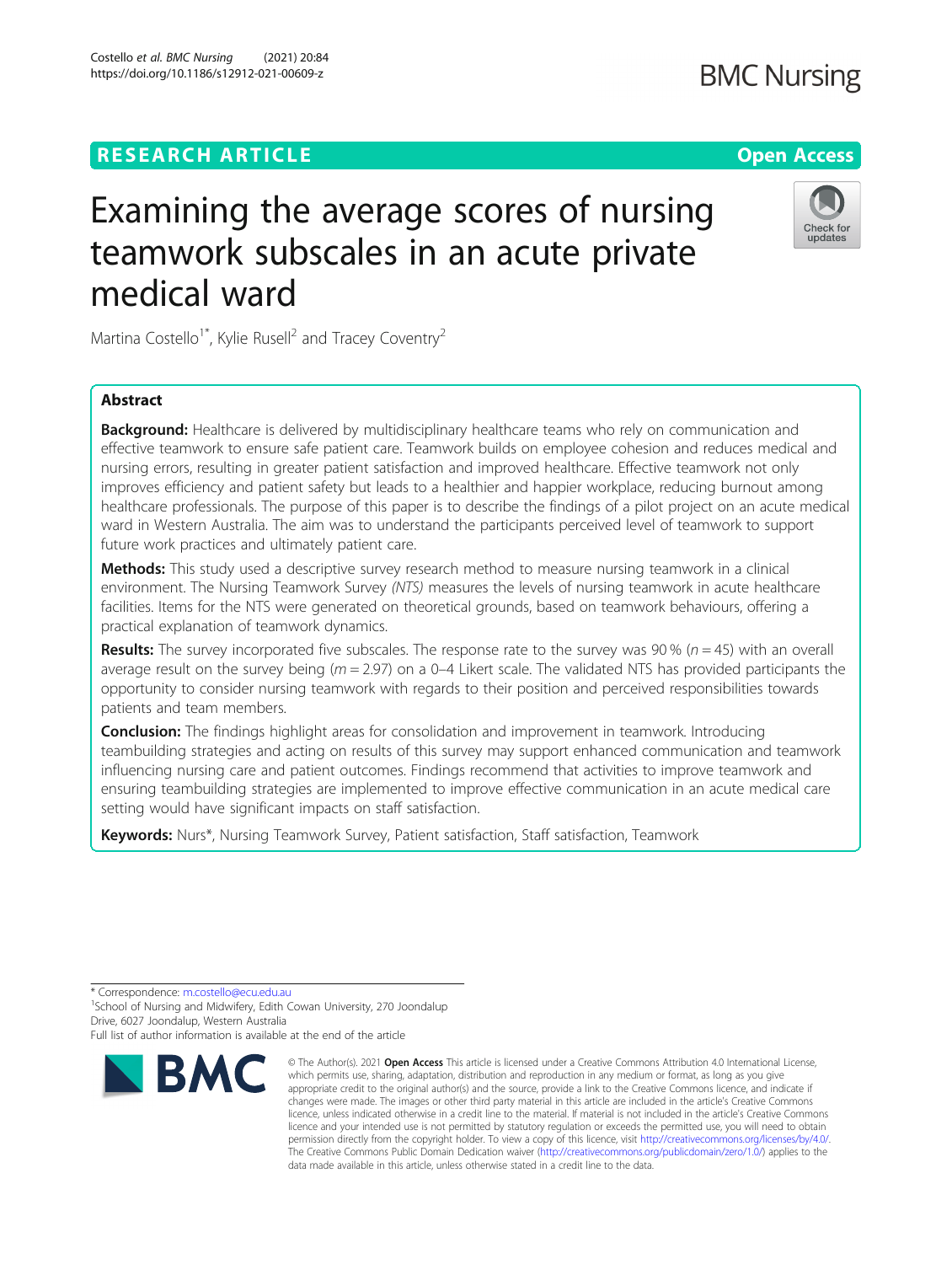# Background

Contemporary research suggests that healthcare is delivered by multidisciplinary healthcare teams who rely on effective teamwork and communication to ensure safe patient care [[1](#page-9-0)]. Effective teamwork builds on employee cohesion and reduces medical and nursing errors, resulting in greater patient satisfaction and improved healthcare [[2\]](#page-9-0). Effective teamwork not only improves efficiency and patient safety but leads to a healthier and happier workplace, reducing burnout among healthcare professionals [\[1](#page-9-0), [3](#page-9-0)].

The aim was to understand the participants perceived level of teamwork to support future work practices and ultimately patient care.

Ten national safety and quality in health service (NSQHS) standards were developed and endorsed by the Australian Commission on Safety and Quality in Health Care [ACSQH] (2018). The NSQHS standards aim to improve the quality of health service provision in Australia. The first standard relates to clinical governance for safety and quality [[4\]](#page-9-0). This standard enables organisations to actively manage and improve the safety and quality of health care for patients.

Patient safety is enhanced when members within the multidisciplinary team engage in effective teamwork [\[5](#page-9-0), [6\]](#page-9-0). Greco [[7](#page-9-0)] describes the delivery process as multidisciplinary, requiring physicians, nurses, and allied health professionals to work in teams. It is these team performances that are crucial in providing safe patient care. Babiker et al., [\[5\]](#page-9-0) reiterates that effective teamwork is globally recognized as an essential tool for constructing effective and patient-centred healthcare delivery systems which decrease medical errors and increase patient safety. Johnstone and Kanistsaki [[8\]](#page-9-0) reminisce that medical practice has traditionally focused on the individual physician as solely responsible for patient care. However, patients today are rarely looked after by just one health professional [\[9](#page-9-0)] and the medical system identifies that effective teamwork is critical for minimizing adverse events.

According to Barton, Bruce and Schreiber [[10](#page-9-0)] nursing teams comprise the largest human resource delivering direct patient care in hospitals. WHO [\[9](#page-9-0)] reports there are 43.5 million health workers worldwide, with 20.7 million comprising of nurses. Nurses account for around 50 % of the healthcare workforce, therefore maximising their contribution to the health workforce is essential. Observational studies on teamwork behaviours related to high clinical performance, have identified patterns of communication, coordination, and leadership that support effective teamwork [\[11](#page-9-0)]. Kalisch et al., [\[3](#page-9-0)] suggest that nurses play an essential part in increasing patient access to safe quality care and identified that where nursing teamwork is rated as strong, there was a reduced

reporting of missed patient care, fewer patient falls and a higher quality of work life impacting staff recruitment and retention. Manser, [\[12\]](#page-9-0) investigated factors contributing to healthcare critical incidents and adverse events and found that the relationship between teamwork and patient safety is vital.

The success of an organisation can be measured on the loyalty of the employees and their job satisfaction [[13\]](#page-9-0). Research has shown a direct correlation between staff satisfaction and patient satisfaction [\[14](#page-9-0)–[16\]](#page-9-0). De Simone, Planta and Cicotto [[17](#page-9-0)] also noted that work engagement, job satisfaction and self-efficacy influenced turnover intention and patient satisfaction. De Simone, Planta, and Cicotto [[17\]](#page-9-0) concluded that job satisfaction positively correlated with patient satisfaction, outlining that dissatisfied nurses who may be distracted from their patients, fail to provide holistic care which leads to a lower quality of nursing care. Bostan, Acuner and Yilmaz [\[18\]](#page-9-0) described patient satisfaction as the reaction of healthcare users to different service aspects by comparing expectations of ideal care with their perception of quality of received care. Patient expectations and satisfaction with received nursing care, appear to be the greatest determinants for patient satisfaction regarding hospital care [[19\]](#page-9-0).

# Review of literature

A review of available literature between the years of 1991–2018, using the key words: Nurs\*, Nursing Teamwork Survey, Patient satisfaction, Staff satisfaction, Teamwork and combined with the Boolean operators AND and NOT in CiNAHL, Medline, Cochrane and Joana Briggs data base was conducted. A review of the literature highlighted the importance of teamwork, and a health service's responsibility to support its development and maintenance. Discussions at the health service identified no recent review or objective measurement of teamwork, which supported the research engagement.

Healthcare teams rely on effective teamwork and communication which ensures effective and safe patient care [[14\]](#page-9-0). Effective teamwork has a range of benefits, which positively impact on; the quality and safety of patient care, employee satisfaction, patient satisfaction, staff retention and aids in the reduction of nursing and medical errors [[11](#page-9-0)]. Teamwork builds cohesion among staff [\[9](#page-9-0)] and reduces the rate of burnout amongst healthcare professionals [\[10](#page-9-0)]. Effective teams are known to have a heightened sense of awareness, determining areas of interventions which leads to enhanced patient outcomes [[10\]](#page-9-0). Therefore, the benefits of effective teamwork not only improve efficiency and patient safety but lead to a healthier and happier workplace [[3\]](#page-9-0).

Studies have shown that patient safety is enhanced when members, within the multidisciplinary team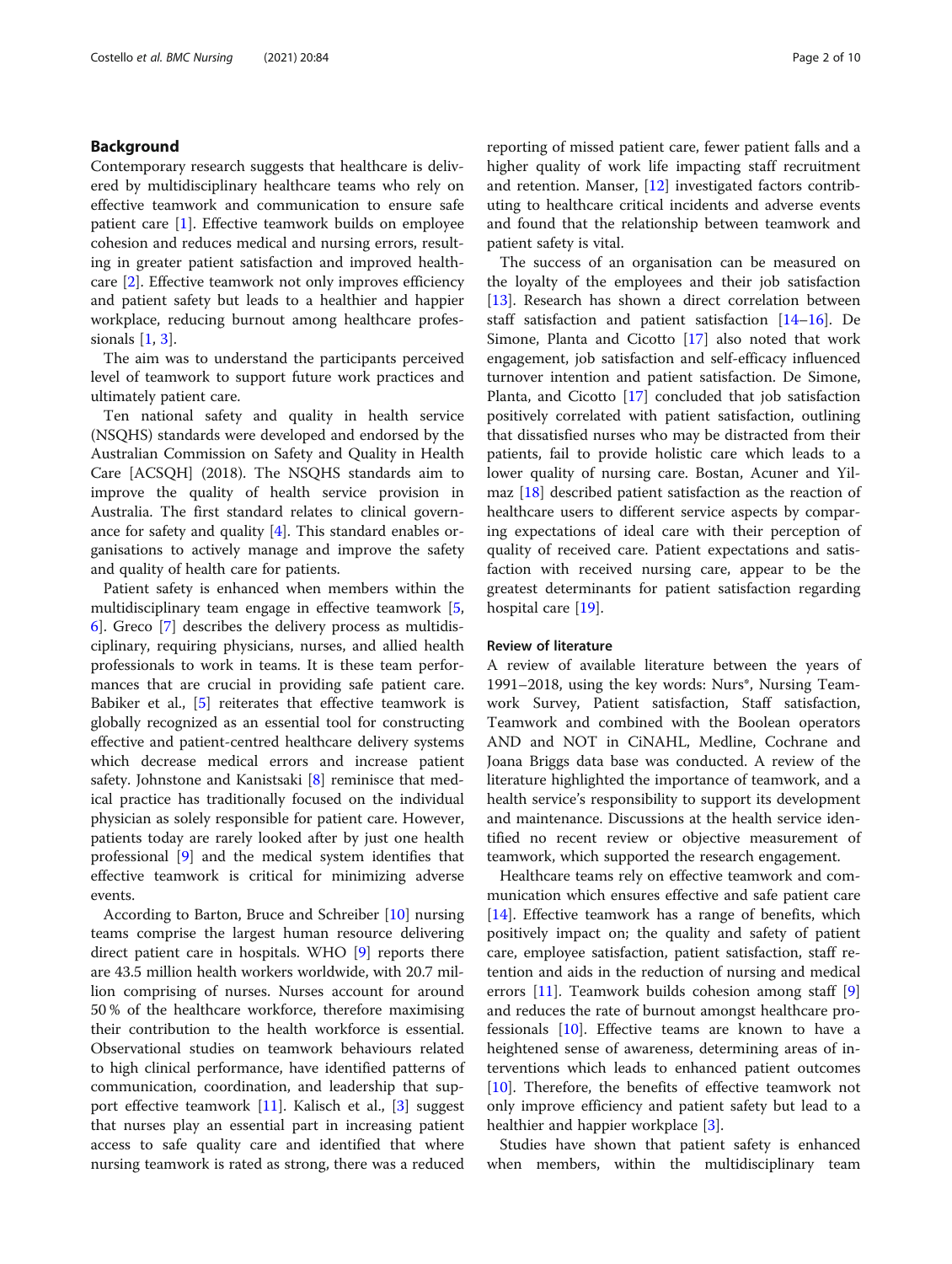engage in effective teamwork [\[1](#page-9-0), [3](#page-9-0), [4](#page-9-0), [10](#page-9-0)]. A team performance is critical in the provision of safe patient care and improved employee satisfaction [[5,](#page-9-0) [7\]](#page-9-0). Babiker et al., [[5\]](#page-9-0) concludes that effective teamwork is a skill recognized globally, as an essential component which efficiently constructs patient-centred health care [\[12](#page-9-0)]. Effective teamwork is essential, reducing miscommunication and misunderstandings within a team's roles and responsibilities [\[1](#page-9-0), [3](#page-9-0), [5](#page-9-0), [10](#page-9-0)].

Clinically, nurses play an essential part maintaining patient therapeutic and professional relationships and increasing patient access to safe quality care [\[3](#page-9-0)]. Conversely Babiker et al., [\[5](#page-9-0)] discussed poor teamwork has a direct impact on adverse medical events, with increased evidence highlighting effective team functioning, has increased healthcare outcomes and patient safety. Kalisch et al., [\[3](#page-9-0)] identified hospital wards where nursing teamwork is rated as strong, reduced reporting of missed patient care and fewer patient falls and indicated a higher quality of work life impacting staff recruitment and retention.

Positive relationships are always beneficial, and the success of an organisation can be measured on the loyalty of the employees and their job satisfaction [[13\]](#page-9-0). Research has shown a direct correlation between staff satisfaction and patient satisfaction within health care organisations [[3,](#page-9-0) [5](#page-9-0), [7](#page-9-0), [13](#page-9-0), [14](#page-9-0)]. Clinical studies report that healthcare workers who accomplish their assigned tasks, has positive effect upon employee satisfaction and patient satisfaction [[14,](#page-9-0) [15\]](#page-9-0), and enhanced job satisfaction among nursing staff, positively correlates with patient satisfaction. Dissatisfied nurses fail to provide holistic care which leads to a lower quality of nursing care [[14](#page-9-0), [15,](#page-9-0) [20](#page-9-0)]. Swain [[15\]](#page-9-0) suggested that nursing employee job satisfaction is an important aspect for quality care, it is vital to support the well-being of staff due to the potential to improve patients' perceptions of quality care. Bostan et al., [[18\]](#page-9-0) described patient satisfaction as the reaction of healthcare users to different service aspects by comparing expectations of ideal care with their perception of quality of received care. Furthermore, Bostan et al., [\[18\]](#page-9-0) described how in theory patient satisfaction is connected to nursing care. The best determinants of overall satisfaction with hospital care appear to be patient expectations and satisfaction with nursing care (Abramowitz et al., [[19\]](#page-9-0)).

#### Aim

The purpose of this study was to describe the findings of nursing teamwork subscales in an acute private medical ward in Western Australia. Understanding participants perceived level of teamwork may support future work practices and ultimately patient care.

# Method

# Research Design

This project used a quantitative approach. Quantitative research aims to measure, describe and, or compare aspects of the world in terms of numerical data. The quantitative research approach facilitates the development of statistical information which can be used to describe and potentially make generalisations about the relevant population [[21\]](#page-9-0).

This study utilised a quantitative descriptive design research method to measure nursing teamwork in a clinical environment. A cross-sectional descriptive design using the NTS tool was used to investigate RNs perceptions of teamwork within a medical ward in one health care facility. The NTS has been used in a number of international studies measuring nursing teamwork [[22](#page-9-0), [23\]](#page-9-0). This design provided data from a convenience sample of registered nurses working within an Australian healthcare organisation. Survey research is defined as "the collection of information from a sample of individuals through their responses to questions" [[21](#page-9-0)]. This method was chosen because it provides the practical convenience of obtaining information from a group of nursing staff over a short period of time by one researcher at minimal cost [[20\]](#page-9-0). This was a time restricted project study seeking to describe nurses' perceptions of teamwork on an acute medical ward, there was forecasted targeting of a specific sample size. In the facility there is on average thirty nurses working over a 24-hour period. The Nursing Teamwork Survey (NTS) was developed by Kalisch, Lee and Salas [\[24](#page-9-0)] to measure the levels of nursing teamwork in acute healthcare facilities to assist in identifying the level of nursing teamwork to enable team quality improvement. Informed by the Salas teamwork model [[25\]](#page-9-0) items for the NTS were formed on theoretical grounds. Teamwork behaviours was the bases of Salas theory [[25\]](#page-9-0), which offered a practical description of teamwork dynamics. The NTS content validity index was 91.2 % (on the final version of the NTS) based on the re-view of the expert panels' assessment of the relevance and clarity of the NTS [[25\]](#page-9-0).

#### Site and Population

This study was conducted in a private healthcare group in Western Australia. The healthcare organisation incorporates three exclusively private hospitals and two Public Private Partnership (PPP) hospitals. The organisation cares for both public and private patients and has a total of 722 licensed beds and bays. The facility is one of the largest health services in Western Australia, treating more than 73,000 inpatients annually [[26](#page-9-0)].

The study site was an acute medical ward within one of the PPP hospitals. This hospital was chosen for the study due to its location within the metropolitan area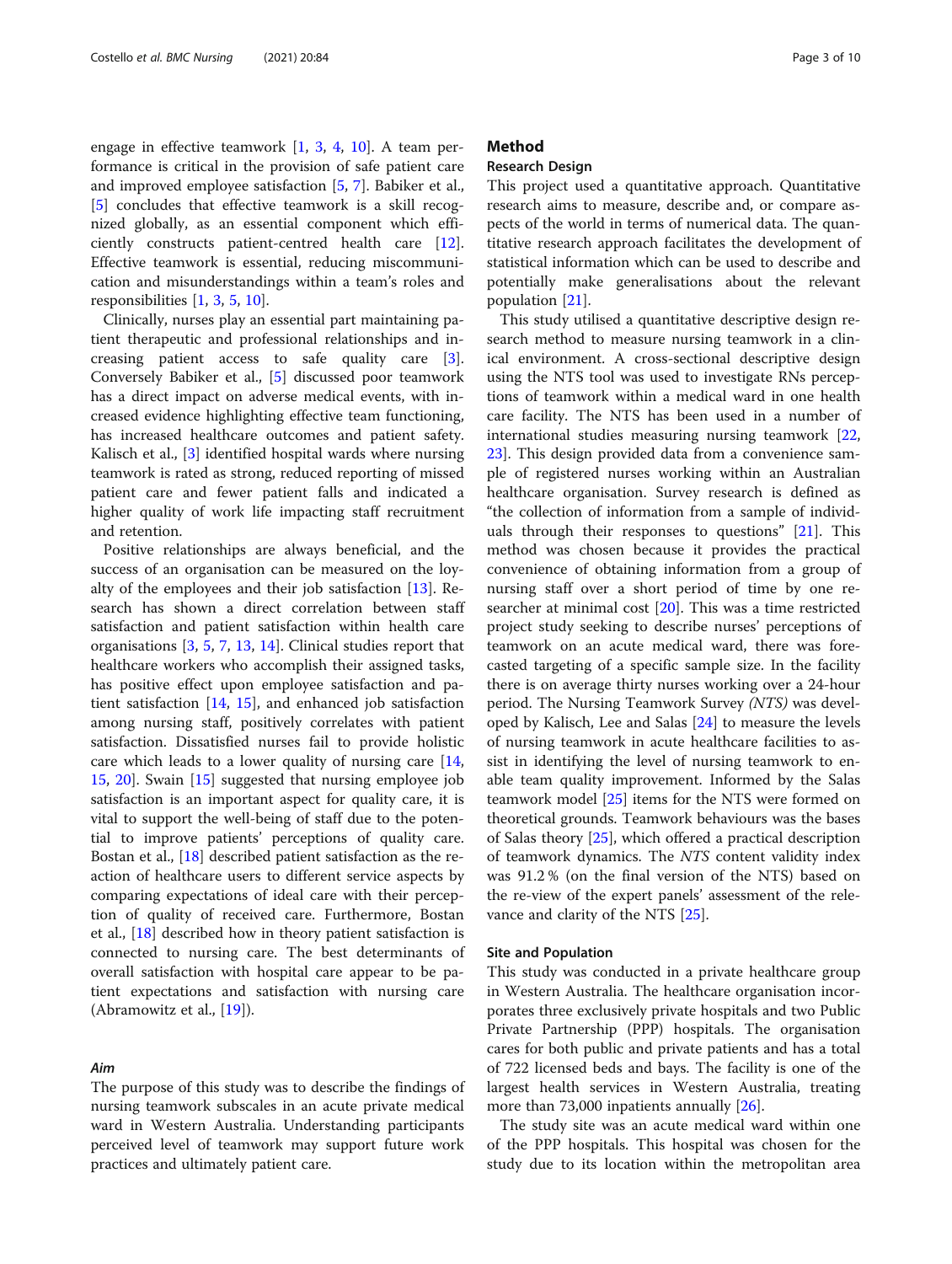and the researcher's experience, knowledge and familiarity with systems and employees within the facility. The population under study were full time and part time nursing employees ( $n = 50$ ) employed on a medical ward. The population included registered nurses, enrolled nurses (EN), clinical nurses and a clinical nurse manager. Participants, self-selected to take part in the study, through voluntary completion of the survey. Exclusion criteria included assistants in nursing and other professions within the multidisciplinary team. Using Yamane's equation [\[27\]](#page-9-0) for simplified formula for proportions the sample size required was 45 to describe patterns. The confidence level was 95% and  $p = 0.5$  are assumed and the acceptable sampling error was 0.05.

# Data collection and analysis

The researcher (enrolled in a Master of Nursing, coursework) was responsible for the collection and analysis of data with the support of two research supervisors. Data was collected through an anonymous, paper-based NTS survey which was made conveniently available to all staff on a medical ward. The survey comprised of a series of Likert scale response items. Convenient deployment of surveys allowed for rapid data collection and costeffectiveness. However, disadvantages may have included limited sampling and respondent cooperation. The NTS was accessible via printed copies with a cover letter inclusive of survey instructions and the participant information sheet that clearly stated that completion of the NTS was considered as consent Participants placed the completed survey into a provided envelope, and into a locked box for anonymous submission over a four-day period. Data was exported, cleaned and coded, prior to being imported into an excel work sheet. Descriptive statistics were generated. Results are presented below in terms of number of participants, mean and standard deviation. Demographics are presented first, followed by analysis of the participants' responses to the NTS tool.

# Ethical considerations

Participants were provided with an information sheet which clarified completion of the NTS was considered as consent. Participants were provided with a participant information sheet. This approach was approved by the Human Research Ethics Committee at Ramsay Health Care Western Australia/South Australia (approval #1637) and the University of Notre Dame Australia (approval #310,816).

# Findings

There are two NTS available; a 45-question (long version) NTS which contains questions regarding demographic characteristics of the participants, including education level, gender, age and job title. The 'long survey' also contains employment related items such as shift allocations and years of experience, levels of teamwork on the unit, staffing adequacy, fulfilment of current role and position. The 33 question NTS short version is designed to specifically evaluate nursing teamwork perceptions in individual wards in acute care hospital settings [[24\]](#page-9-0). The survey does not include demographic data to ensure confidentiality with potentially small sample sizes.

The Thirty-three items of the NTS measure the descriptors of teamwork and are divided into five subscales based on Salas' 'Big Five' framework of teamwork [\[24](#page-9-0)]. The NTS uses a 5-point Likert-scale as follows: Rarely = 0; 25 % of the time = 1; 50 % of the time = 2; 75 % of the  $time = 3$ ; Always = 4. The maximum score for each group is 132 which would demonstrate perfect teamwork.

#### The five subscales are defined [\[24\]](#page-9-0).

- 1) Trust: Team members trust each other enough to communicate ideas and information and value, seek and give each other constructive feedback. Confidence that team members will demonstrate ways which promote the aims of the team.
- 2) Team orientation: The team works together to improve each other's weaknesses efficiently and effectively. Cohesiveness and the group's awareness of itself as a team.
- 3) Backup: Team members willingly aid and help one another when they recognise someone is busy or overloaded with work. Helping one another with their tasks and responsibilities.
- 4) Shared mental model: All team members understand their role and responsibilities and thus respectively work together to achieve a quality work outcome.
- 5) Team leadership: Charge nurses or managers adequately monitor, distribute and balance the workload of the nurses. Structure, direction, and support provided by the formal leader on the part of team members.

#### NTS short questions [[24\]](#page-9-0).

- 1) All team members understand what their responsibilities are throughout the shift.
- 2) The nurses who serve as charge nurses or team leaders monitor the progress of the staff members throughout the shift.
- 3) Team members frequently know when another team member needs assistance before that person asks for it.
- 4) Team members communicate clearly what their expectations are of others.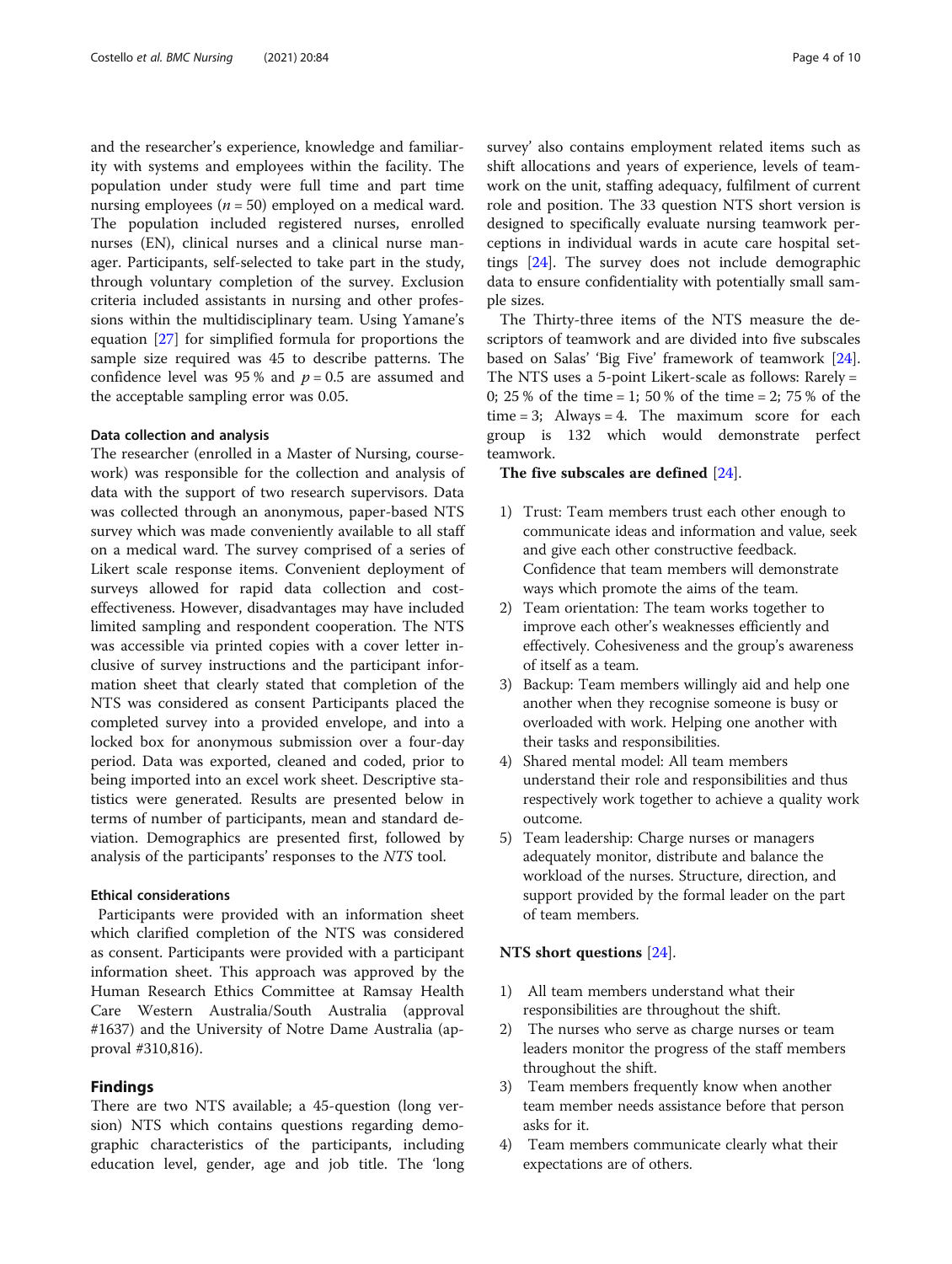- 5) Mistakes and annoying behavior of teammates are not ignored but are discussed with the team member.
- 6) When changes in the workload occur during the shift (admissions, discharges, patients' problems etc.), a plan is made to deal with these changes.
- 7) Team members know that other members of their team follow through on their commitment.
- 8) The nurses who serve as charge nurses or team leaders balance workload within the team.
- 9) My team believes that to do a quality job, all of the members need to work together.
- 10) The shift change reports contain the information needed to care for the patients.
- 11) Team members usually return from breaks on time.
- 12) Team members respect one another.
- 13) When a team member points out to another team member an area for improvement, the response is never defensive.
- 14) Team members are aware of the strengths and weaknesses of other team members they work with most often.
- 15) If the staff on one shift is unable to complete their work, the staff on the on-coming shift do not complain about it.
- 16) Staff members with strong personalities do not dominate the decisions of the team.
- 17) Most team members tend to deal with conflict rather than avoid it.
- 18) Nursing assistants and nurses work well together as a team.
- 19) The nurses who serve as charge nurses or team leaders are available and willing to assist team members throughout the shift.
- 20) Team members notice when a member is falling behind in their work.
- 21) When the workload becomes extremely heavy, team member's pitch in and work together to get the work done.
- 22) Feedback from team members is often helpful rather than judgmental.
- 23) My team readily engages in changes in order to make improvements and new methods of practice.
- 24) Team member information with each other.
- 25) Team members clarify with one another what was said to be sure that what was heard is the same as the intended message.
- 26) Team members work together to achieve the total work of the team.
- 27) The nurses who serve as charge nurses or team leaders give clear and relevant directions as to what needs to be done and how to do it.
- 28) Within our team, members are able to keep an eye out for each other without falling behind in our own individual work.
- 29) Team members understand the role and responsibilities of each other.
- 30) Team members willingly respond to patients other than their own when other team members are busy or overloaded.
- 31) Team member's value, seek and give each other constructive feedback.
- 32) When someone does not report to work or someone is pulled to another unit, we reallocate responsibilities fairly among the remaining team members.
- 33) Team members trust each other.

Participation was 90% ( $n = 45$ ). The mean value for ward result across all questions  $2.97 \pm 0.82$ . The total ward average survey score, across the five themes, is outlined in Fig. [1](#page-6-0), which indicates overall participants had a positive engagement with teamwork.

# Trust (questions 1–7)

Question 1 scored the highest total score of 152/180  $(84.4\%)$ , with a mean score of  $3.4 \pm 0.64$  whilst, Question 5, scored the lowest, with a score of  $101/180 = 56.1$  % with a mean score of  $2.2 \pm 1.19$ . The Combined Trust Factor Score was 898 out of a possible 1260 points = 71.2 % with an average mean score of  $2.85 \pm 0.89$ , this was the lowest across the survey.

Trust within the NTS measures the ability for teams to be trusting enough of one another in order to communicate effectively, discussing ideas where the team values opinions and facilitates constructive feedback. Question 5 yielded the lowest score with 56 % of the nurses surveyed believing that mistakes and annoying behaviours of teammates are ignored and not discussed.

# Team orientation (questions 8–16)

Team orientation had an overall mean score of 3.04 ± 0.80. This may indicate a positive culture of mentorship among nursing staff. Within the nursing profession there is a variation in levels of knowledge and experience. Having a mixed skill set in the team comprising of different levels of knowledge and experience is a positive, helping nursing staff to develop skills. Question eleven scored the highest with 86 % of staff agreeing that team members usually return from breaks on time. A reason for this could be staff respecting their colleagues, additionally, adequate staffing, allows nurses to feel confident when taking break's knowing their patients are being cared for.

Question 16; "Staff members with strong personalities do not dominate the decisions of the team" had 109 of 180 nurses agree (60.5 %), with an average mean score of  $2.4 \pm 1.02$ . This result may be due to how team meetings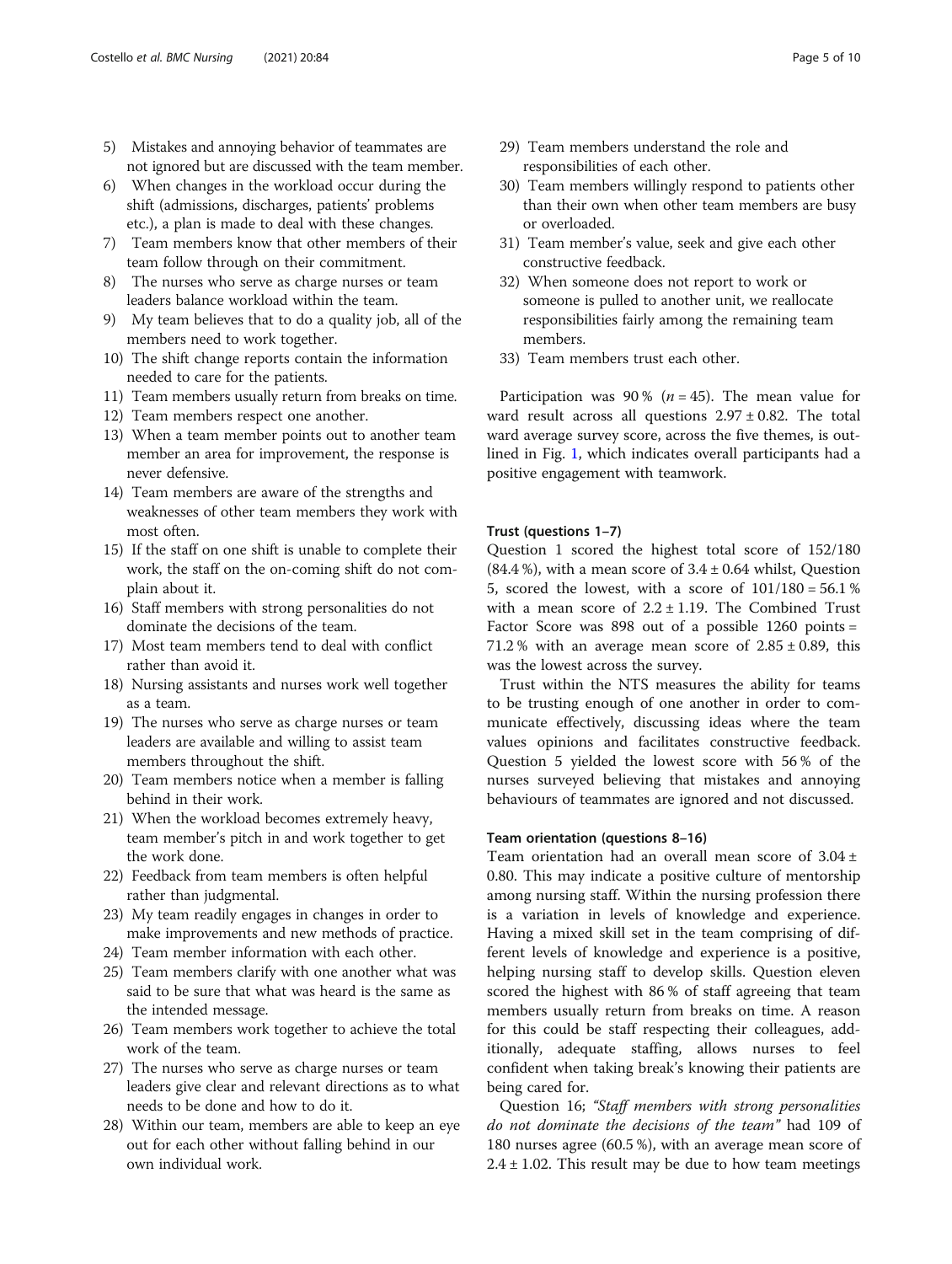<span id="page-6-0"></span>

are conducted and how the team respectfully communicates.

The total score for Team orientation was 1232/1620 equating to 76 % with a mean score of  $3.04 \pm 0.80$ .

# Backup (Questions 17–22)

Backup received a mean score of  $2.96 \pm 0.83$ , 74% of participants believed that team members willingly aid and help one another when they recognise someone is busy. Due to the open aspects of the ward teams can visually see one another to gauge if their colleague is overworked. The manager on this ward encourage teams to work and support each other. The shift coordinator also takes a patient load if acuity on the ward is high and staff are overworked. Question 17 "Most team members tend to deal with conflict rather than avoid it". A majority of 63 % of the population believed that this was correct, with a score of 144/180, and a mean score of  $2.5 \pm 0.85$ .

Question 18 "nursing assistants and nurses work well together as a team". 144/180 participants (80 %) with an overall average equalling a mean of  $3.2 \pm 0.77$  nurses surveyed agreeing. This may be due to RNs and nursing assistants communicating effectively when providing care.

The total score for Backup was 800/1080 equating to 74 % with a mean of 2.96 ± 0.83.

#### Shared mental model (questions 23–29)

The Shared mental model scored highest in this study with a mean score of  $3.05 \pm 0.74$ . This may be because nurse managers optimize and utilise each nurse's scope of practice. The ability to allocate nurses according to patient acuity may reinforce team functioning and response to patient's needs. Nurses also receive a comprehensive handover of patients, which enables accurate shift expectations, and supports planning.

Question 26 "team members working together to achieve the total work of the team" results were 143/180

(79.4 %) with a mean of  $3.2 \pm 0.70$ . Participants believed that nurses within their team worked together to achieve goals of care. The nursing skill mix and positive culture among staff may contribute to this.

Question 23 related to how team members readily engage in change to make improvements of practice. The score of  $128/180 = 71.1$  % with a mean score of  $2.9 \pm 0.79$ of nurses believed that change leads to improvements and new methods of practice. This may have benefited from the management structure and staff respecting policy and procedures.

The total was  $959/1260 = 76.1$  % which had the overall highest average and mean score of  $3.05 \pm 0.70$ .

# Team leadership (Questions 30–34)

Team leadership result resulted in a mean of  $2.96 \pm 0.83$ , which is the same average as Backup. Team leadership measures if senior nurses/managers adequately monitor, distribute and balance the workload of nurses. This result may indicate the nurse manager and clinical nurse's engagement with ensuring appropriate workload and staffing levels. 81 % of participants agreed with question 33 "Team members trust each other". In comparison, 73 % agreed with question 30, "team members willingly respond to patients other than their own when other team members are busy or overloaded".

The total  $534/720 = 74.1$  % with a mean of  $2.96 \pm 0.83$ .

#### **Discussion**

This study evaluated a self-report of nursing teamwork and interactions within a clinical environment. Using the NTS provided data about how nurses regard their positions, responsibilities, team members and the ward as a whole.

A comparison of results could not be achieved, as no published literature on the tool in an acute medical ward could be identified. However, a comparison to other hospitals was possible.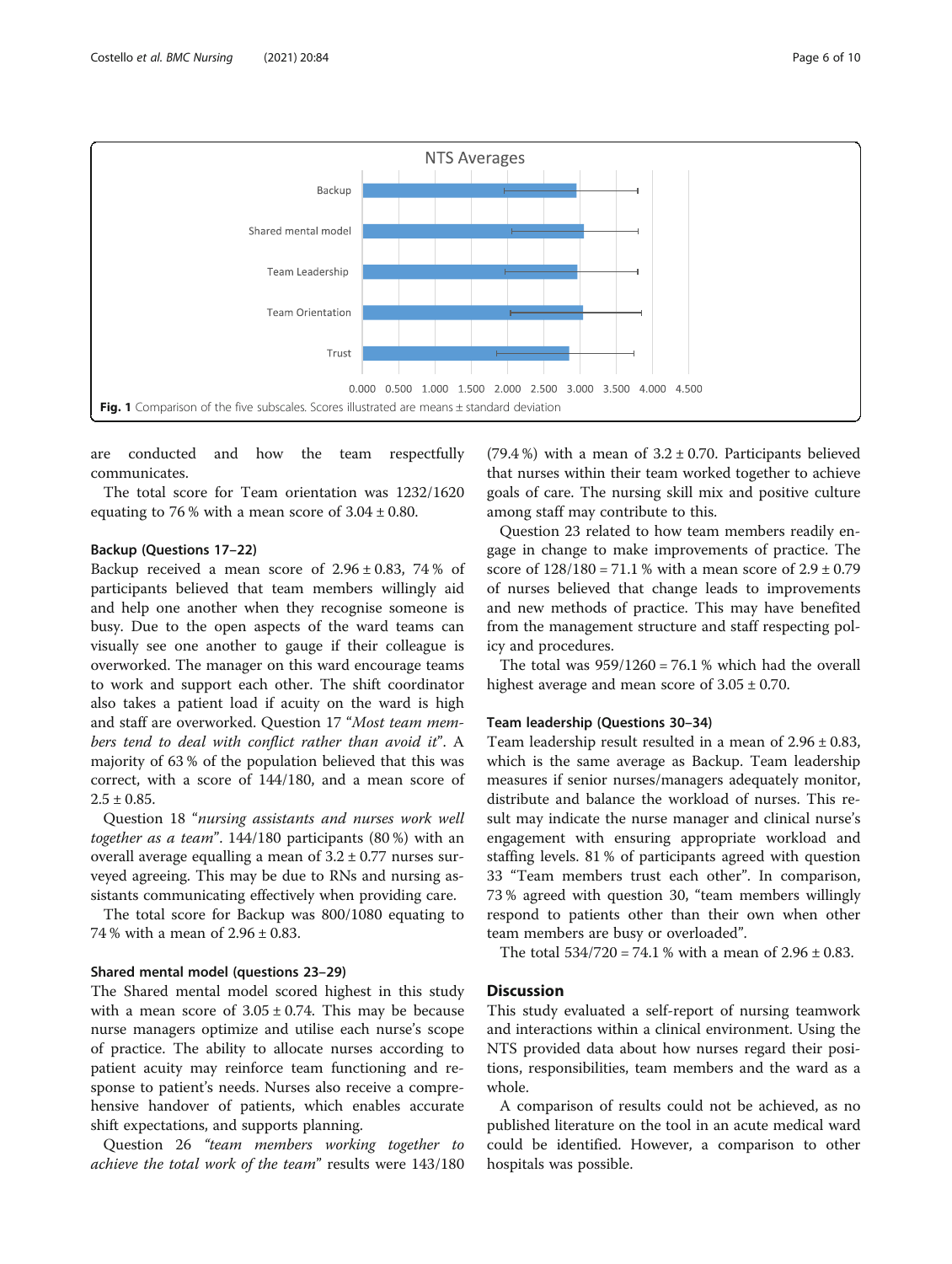Kaiser and Westers [[22](#page-9-0)], completed the survey in five departments including paediatrics, emergency, surgical, ICU and rehabilitation, noted that the Rehabilitation ward had the highest levels of total teamwork ( $m =$ 3.840) and continuing care (long term care) had significantly lower levels ( $m = 3.288$ ). In a similar Australian study by Chapman, Rahman, Courtney and Chalmers [[28\]](#page-9-0) RNs and ENs working within one public sector health network in ICU, surgical, medical, and specialist wards including ED, coronary care, and rehabilitation units at four hospitals, recognised that nursing staff content with the level of teamwork on their unit scored significantly higher in the NTS overall  $(m = 3.70)$  than the nursing staff who were dissatisfied  $(m = 2.95)$  with the medical ward scoring  $(m = 3.46$  [\[28](#page-9-0)]. Furthermore, a study by Kalisch et al., [[3\]](#page-9-0) provided results from 50 medical-surgical, intermediate, intensive care, and rehabilitation units in four hospitals located in America. This study achieved a higher mean satisfaction with only one site.

Trust measured if participants trusted in one another to communicate ideas and information and to value, to seek, and to give each other constructive feedback, in conjunction with shift responsibilities [\[24\]](#page-9-0). Trust scored the lowest with a mean of  $2.85 \pm 0.89$ . Question five yielded the lowest score of the survey with 56 %, these nurses believed that mistakes and annoying behaviours of teammates are ignored. According to Grubaugh and Flynn [[6\]](#page-9-0) conflit due to insecurity or lack of competence in managing stressful, conflict situations impedes healthy communication and escalates stress among team members. Brinkert [\[29\]](#page-9-0) also believes that a more effective approach to conflict, such as competition, accommodation, or collaboration have been found to facilitate teamwork and interprofessional relationships. Bochatay [[30\]](#page-9-0) discussed the importance of supportive leadership which contributed to positive conflict management outcomes. To be effective, conflict resolution requires nurse leaders to have knowledge and skills in order to select the best approach for conflict situations. In addition, teams are required to take one another's behaviour into account during group interactions. In order to work cohesively and cooperatively, team members can achieve this by predicting and anticipating each other's needs through common understandings of the environment and expectations of performance [\[25\]](#page-9-0).

A shared belief that team members will perform their roles and protect the interests of their teammates is essential [\[25](#page-9-0)]. For teams to freely communicate information, the team must preserve a degree of mutual trust [[31\]](#page-9-0). The key to a better healthcare team includes organization and clearly identified roles. This results in a team with improved confidence in their specific skills, clarity in their role positions and team leadership [\[32](#page-9-0)].

According to Ramanujam and Rousseau [[33\]](#page-9-0) healthcare organisations operate with numerous conflicting demands and handle challenging daily tasks. Consequently, attention needs to focus on coordination, role allocation and shared responsibility of staff [[34\]](#page-9-0). Ramanujam and Rousseau [[33](#page-9-0)] recommend clear goal setting, feedback, service redesign and positive involvement of staff.

The Backup subscale scored markedly low for 'Within our teams, members are able to keep an eye out for each other without falling behind in our own individual work'. Kalisch et al., [\[3\]](#page-9-0) suggested that demands for patient care vary from moment to moment and nurses cannot provide all planned care by themselves. When teamwork is present, staff perceive the work as "ours" and not the particular staff members work who it has been assigned. This leads to nurses moving to assist their colleague and providing a backup for one another up. Additionally, Grubaugh and Flynn  $[6]$  $[6]$  noted that willingness to assist team members, known as team backup, has been theoretically and empirically identified as a core indicator of effective teamwork.

Shared mental model scored highest in this study. The items measure nurses understanding of their role and responsibilities, to achieve quality work outcomes [\[24](#page-9-0)]. This result indicated that team members were clear on the responsibilities and tasks expected of themselves and others. They felt they worked well together and respected and valued each other. The shared mental model includes involvement, information sharing, strategizing, and participating in goal setting, which are re-quired for effective teams [[25](#page-9-0)]. Individuals also have a clear understanding of their roles in the task, of the resources available, and of their teammates' capabilities (i.e., task related competencies, preferences). Information sharing and a willingness to admit mistakes and accept feedback is essential. Teams who take regular time out to evaluate and reflect on performance, increase efficiency yielding better outcomes and exhibit higher levels of innovation required for teamwork [\[35\]](#page-9-0).

Graen, Canedo and Grace [\[36\]](#page-9-0) discussed the quality of relationships between employees and their supervisor. This is known as the Leader–member exchange (LMX) theory. In the nursing profession, the application of the LMX theory shows positive outcomes in affective commitment, job satisfaction, and reduced intention to leave. The LMX relationship comprises of four measurements: contribution; the degree of work-related effort performed; loyalty, the exhibition of public support in the leader–member relationship; affect, the interpersonal liking in the leader–member dyad; and professional respect, the degree to which each member of the dyad has built a credible reputation [\[34\]](#page-9-0). In the nursing context, researchers have found that LMX is positively related to positive staff perceptions of safety behaviours, job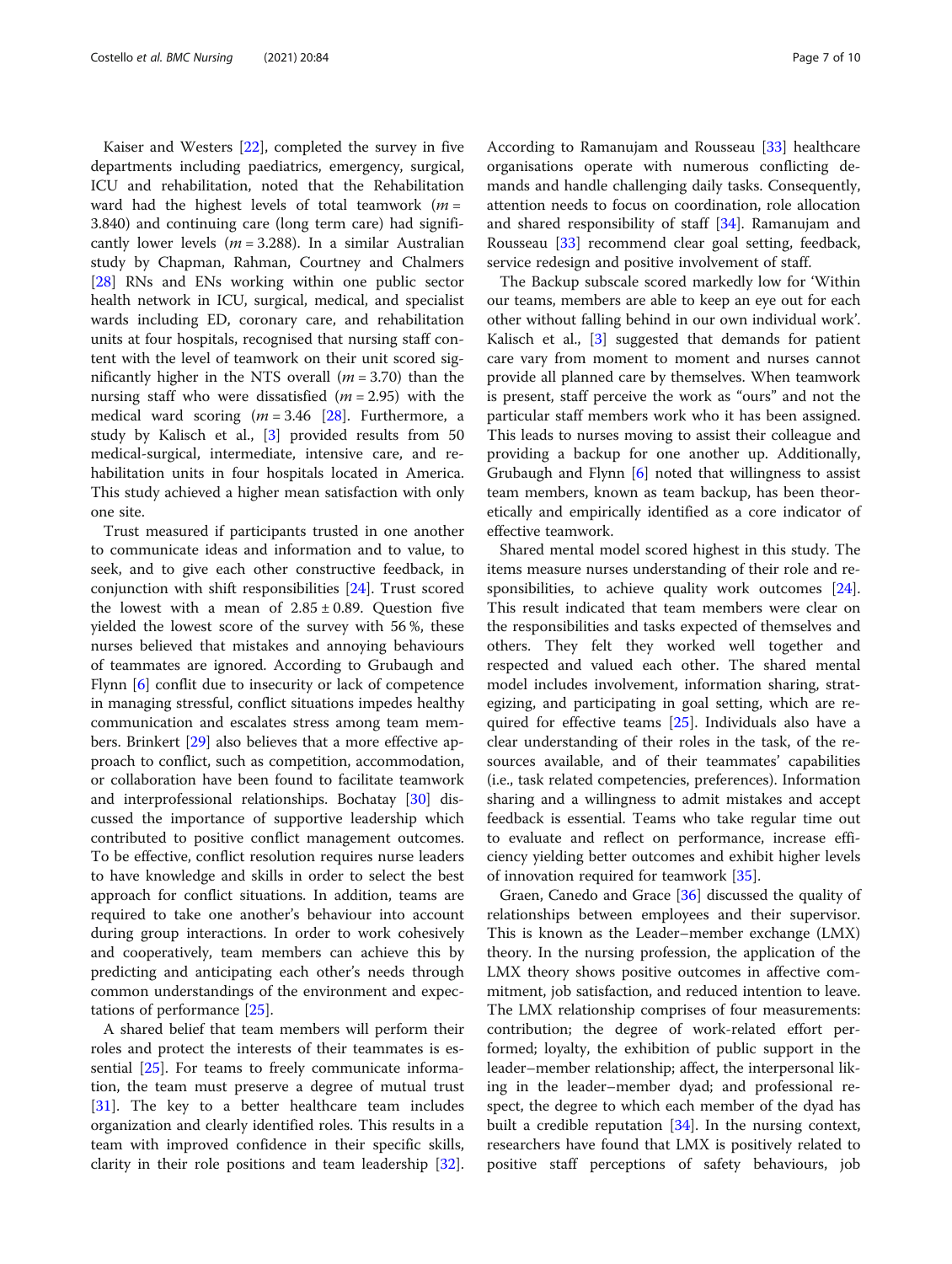satisfaction, extra-role behaviour, and trust in supervisor, organizational commitment and knowledge sharing [[35](#page-9-0)].

Employers have different types of relationships with employees within their organisation. Graen et al., [\[33](#page-9-0)] explained that employees with high quality LMX demonstrated competence, trustworthiness and motivation, they also held greater responsibility and received superior attention and additional support from their employers. This favoured treatment was likely to be reciprocated and such employees tended to go above and beyond the duties. Conversely, low-quality LMX individuals have a contractual relationship with their employer providing only what is set out in a contractual clause [[33](#page-9-0)]. Furthermore, Graen et al., [\[33](#page-9-0)] also discussed the quality of relationships between employees and their supervisor in which subordinates with high quality LMX reciprocate desirable qualities. Implementation of the LMX theory could therefore provide significant enhancements to the quality of teamwork relationships.

Effective teamwork is widely recognised and well known as an important factor in staff satisfaction in health care environments contributing to high quality patient care [\[37\]](#page-9-0) (Ramsay Health Care, 2018). In addition, safe and quality care of the patient can also be attributed to effective teamwork [[3\]](#page-9-0). Effective teams can offer greater flexibility, efficiency, and creativeness, more so than one individual. Together teams can provide superior multifaceted solutions to organizational complications [[38\]](#page-9-0). However, teams are not easily implemented, a team of skilled participants does not guarantee success, building successful teams requires dedication, understanding and compliance [\[36\]](#page-9-0).

Results of the study indicate a need to enhance nursing teamwork at the study site. Several evidence-based approaches to advance, improve and ensure successful team training can include alignment of organisational goals, greater depth of organisational support, role modelling by ward leaders, improving culture and environment, targeted resources and time to apply new skills and knowledge and frequent evaluation of progress [\[39,](#page-10-0) [40](#page-10-0)].

#### Limitations

The authors acknowledge that a limitation to this study is that it was conducted on one ward within a large hospital, and therefore these findings may not be reliable for other work areas. A convenience sample of nurses who self-selected to participate may also be a limitation; the results are based on responses to the NTS rather than observations of team behaviours' which may be influenced by the perceptions of the employee surveyed.

#### Implications

Results of the present study highlight the need to enhance nursing teamwork. Salas et al. [\[41](#page-10-0)] recommends several evidence-based strategies which enables a manager to enhance, sustain and develop effective team training: alignment of safety aims and team training objectives with organizational goals; boost participation of frontline leaders; provide organizational support; ensure suitable preparation of staff and the training environment; availability of adequate training resources and sufficient time commitments; explicit facilitation to ensure application of required teamwork skills and effective measurements of the success of the team training programs.

Nurse managers employ strategies to support teamwork interventions, ensuring ongoing measurements of satisfaction and the effect of such strategies are reflected on and considered.

#### Recommendations

Additional research is essential to determine the accuracy of nurse's perceptions on relationships within their team; Communication between team members can en-hance relationships [[42\]](#page-10-0). Results from the NTS may always be different for every workplace due to a diverse range of leadership styles and culture. Recommendations are that leaders should know their team and seek out this information to ensure that strategies are meaningful and relevant to their workplace. Positive reinforcement of the benefits of effective communication is encouraged. Further studies, including a subsequent second survey, with a larger sample size across the health care facility, will allow a comparison to the current study.

#### Conclusions

Contemporary healthcare is delivered by multidisciplinary, distributed healthcare teams who rely on effective teamwork and communication to ensure effective and safe patient care. Teamwork leads to higher staff job satisfaction, enhanced patient safety, improved quality of care, and greater patient satisfaction. Such benefits of effective teamwork not only improve efficiency but lead to a healthier and happier workplace. The findings of this study have expanded the understanding of how nursing staff perceive teamwork, in regards to their positions, responsibilities, team members and the ward as a whole at the study site. The main aim of this study was to highlight areas of teamwork strength and deficit to facilitate the implementation of strategies with subsequent evaluation. Introducing teambuilding strategies and acting on the results of this survey may also provide effective support to help improve communication and teamwork which will ultimately improve the quality of nursing care and patient outcomes.

#### Abbreviations

NSQHS: national safety and quality in health service; ACSQH: Australian Commission on Safety and Quality in Health Care; WHO: World Health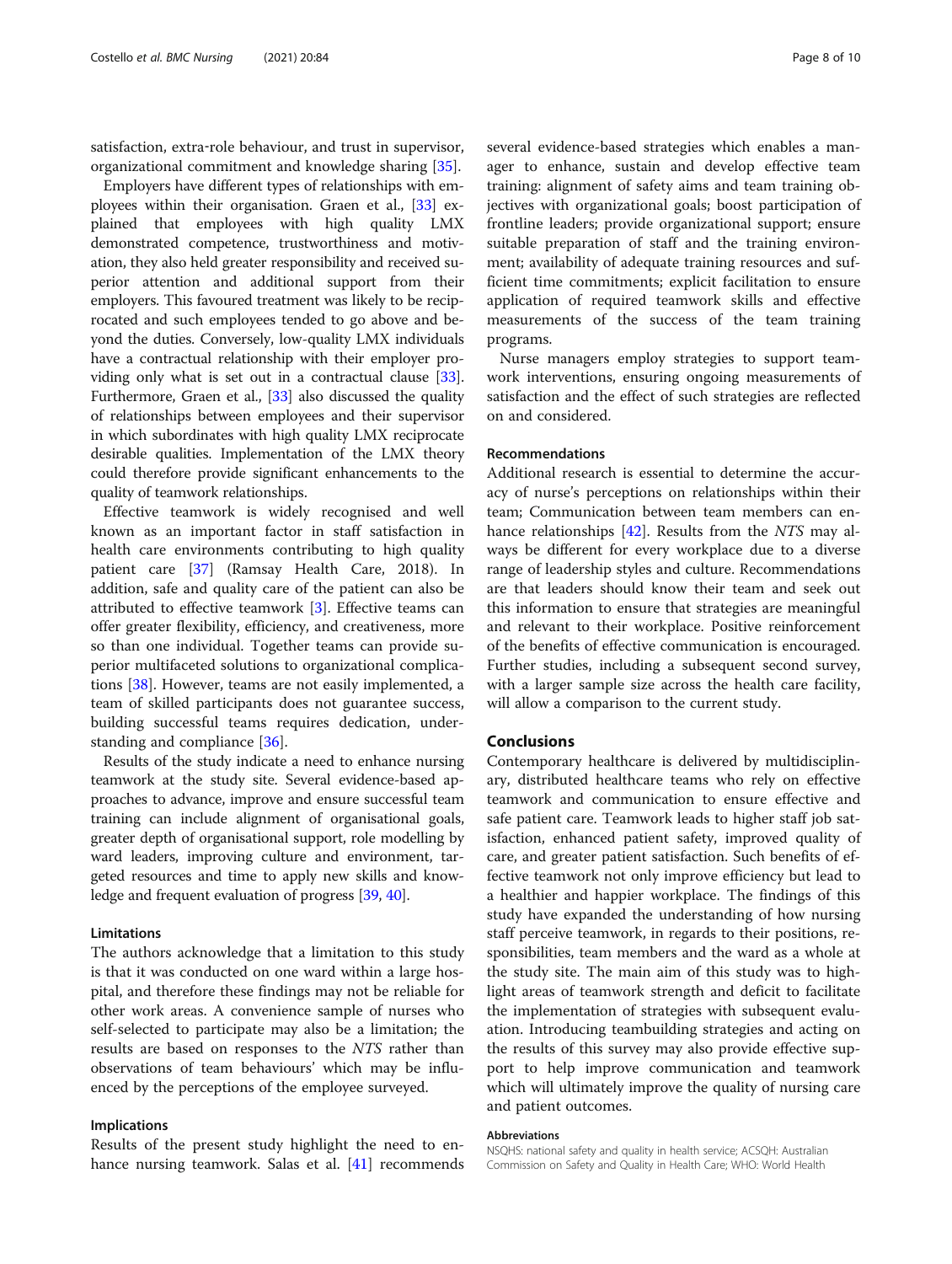<span id="page-9-0"></span>Organisation; NTS: Nursing Teamwork Survey; PPP: Public Private Partnership; EN: Enrolled nurses; LMX: Leader–member exchange; (m): Mean

#### Acknowledgements

The author acknowledges the executive support provided by Joondalup Health Campus, and all research participants who volunteered their time to partake in this study.

#### Authors' contributions

MC: Literature search and manuscript preparation. MC and TC: Quality appraisal of articles. TC and KR: Project supervision and manuscript review. All authors approved the final manuscript.

#### Funding

No funding body had any involvement in the design of the study and data collection, analysis, interpretation of data or the writing the manuscript.

#### Availability of data and materials

The datasets used and/or analysed during the current study are available from the corresponding author on reasonable request.

#### **Declarations**

#### Ethics approval and consent to participate

Participants were provided with an information sheet which clarified completion of the NTS was considered as consent. Participants were provided with a participant information sheet. This approach was approved by the Human Research Ethics Committee at Ramsay Health Care Western Australia/South Australia (approval #1637) and the University of Notre Dame Australia (approval #310816).

#### Consent for publication

Not applicable.

#### Competing interests

The authors declare that they have no competing interests.

#### Author details

<sup>1</sup>School of Nursing and Midwifery, Edith Cowan University, 270 Joondalup Drive, 6027 Joondalup, Western Australia. <sup>2</sup>School of Nursing & Midwifery, The University of Notre Dame Australia, 19 Mouat Street, 6160 Fremantle, Western Australia.

# Received: 11 August 2020 Accepted: 25 May 2021 Published online: 31 May 2021

#### References

- 1. Weller J, Boyd M, Cumin D. Teams, tribes and patient safety: Overcoming barriers to effective teamwork in healthcare. Postgrad Med J. 2014;90(1061): 149–54.
- 2. Gluyas H. Effective communication and teamwork promotes patient safety. Nursing Standard. 2015;29(49):50–7.
- 3. Kalisch B, Lee H, Rochman M. Nursing staff teamwork and job satisfaction. J Nurs Manag. 2010;18(8):938–47.
- 4. Australian Commission on Safety and Quality in Health Care. The National Safety and Quality Health Service (NSQHS) Standards 2018 [Available from: [https://www.safetyandquality.gov.au/our-work/assessment-to-the-nsqhs-sta](https://www.safetyandquality.gov.au/our-work/assessment-to-the-nsqhs-standards/nsqhs-standards-second-edition) [ndards/nsqhs-standards-second-edition](https://www.safetyandquality.gov.au/our-work/assessment-to-the-nsqhs-standards/nsqhs-standards-second-edition)].
- Babiker A, El Husseini M, Al Nemri A, Al Frayh A, Al Juryyan N, Faki MO, et al. Health care professional development: Working as a team to improve patient care. Sudanese Journal of Paediatrics. 2014;14(2):9–16.
- 6. Grubaugh M, Flynn L. Relationships among Nurse Manager Leadership Skills, Conflict Management, and Unit Teamwork. J Nurs Adm. 2018;28(7–8):383–8.
- 7. Greco PM. To err is human. American Journal of Orthodontics and Dentofacial Orthopedics 2015;147(2):165. Kohn L, Corrigan Donaldson J. M. To Err Is Human: Building a Safer Health Care System. Washington, DC: National Academy Press; 2000.
- 8. Johnston M, Kanitsaki O. The ethics and practical importance of defining, distinguishing and disclosing nursing errors: A discussion paper. International Journal of Nursing Studies. 2006;43(3):367–376.
- 9. World Health Organisation. Global Health O. 2013 [21/07/2018]. Available from: [http://www.who.int/gho/publications/world\\_health\\_statistics/2013/en/.](http://www.who.int/gho/publications/world_health_statistics/2013/en/)
- 10. Barton G, Bruce A, Schreiber R. Teaching nurses teamwork: Integrative review of competency-based team training in nursing education. Nurse Educ Pract. 2018;32:129–37.
- 11. Cooper S. Teamwork. What should we measure and how should we measure it? International Emergency Nursing. 2017;32:1–2.
- 12. Manser T. Teamwork and patient safety in dynamic domains of healthcare: A review of the literature: Teamwork and patient safety. Acta Anaesthesiol Scand. 2009;53(2):143–51.
- 13. Baker D. The meaning and the measure of health literacy. J Gen Intern Med. 2006;21(8):878–83.
- 14. Janicijevic I, Seke K, Djokovic A, Filipovic T. Healthcare workers satisfaction and patient satisfaction – where is the linkage? Hippokratia. 2013;17(2):157–62.
- 15. Swain D. Job satisfaction of nursing staff and patients 'Perception of quality care in a tertiary teaching hospital, Odisha. Asian Journal of Nursing Education Research. 2016;6(3):283.
- 16. Wagner D, Bear M. Patient satisfaction with nursing care: A concept analysis within a nursing framework. J Adv Nurs. 2009;65(3):629–701.
- 17. De Simone S, Planta A, Cicotto G. The role of job satisfaction, work engagement, self-efficacy and agentic capacities on nurses' turnover intention and patient satisfaction. Appl Nurs Res. 2018;39:130–40.
- 18. Bostan S, Acuner T, Yilmaz G. Patient (customer) expectations in hospitals. Health Policy. 2007;82(1):62–70.
- 19. Abramowitz S, Coté AA, Berry E. Analyzing patient satisfaction: A multianalytic approach. Quality Review Bulletin. 1987;13(4):122.
- 20. Ponto J. Understanding and evaluating survey research. Journal of the Advanced Practitioner in Oncology. 2015;6(1):168.
- 21. Check J, Schutt RK. Research methods in education. In: Check J, Schutt RK, editors. Thousand Oaks: Sage Publications; 2012. pp. 159–85.
- 22. Kaiser J, Westers J. Nursing teamwork in a health system: A multisite study. J Nurs Manag. 2018;26(5):555–62.
- 23. Bridges R, Sherwood G, Durham C. Measuring the influence of a mutual support educational intervention within a nursing team. International Journal of Nursing Sciences 2014 1(1), 15–22. [https://doi.org/10.1016/j.ijnss.2014.02.013.](https://doi.org/10.1016/j.ijnss.2014.02.013)
- 24. Kalisch B, Lee H, Salas E. The development and testing of the Nursing Teamwork Survey. Nurs Res. 2010;59(1):42–50.
- 25. Salas E, Sims D, Burke C. Is there a "big five" in teamwork? Small Group Research Statistics. 2005;36(5):555.
- 26. Salas E, Cooke N, Rosen M. On teams, teamwork, and team performance: Discoveries and developments. Hum Factors. 2008;50(3):540–7.
- 27. Yamane T. An Introductory Analysis. 2 ed. New York: Harper and Row; 1967.
- 28. Chapman R, Rahman A, Courtney M, Chalmers C. Impact of teamwork on missed care in four Australian hospitals. J Clin Nurs. 2017;26(1–2):170–81.
- 29. Brinkert R. Conflict coaching training for nurse managers: a case study of a two-hospital health system. J Nurs Manag. 2011;19(1):80–1.
- 30. Bochatay N, Bajwa N, Cullati S, Muller-Juge V, Blondon K, Junod Perron N, et al. A Multilevel Analysis of Professional Conflicts in Health Care Teams. Acad Med. 2017;92:84–92.
- 31. Stringer M, Weld L, Ebertowski J, Baumgartner T, Kasprenski M, Kelley J, et al. TeamSTEPPS improves operating room efficiency and patient safety. Am J Med Qual. 2015;31(5):408–14.
- 32. Prince C, Hines E, Chyou P, Heegeman D. Finding the key to a better code: Code team restructure to improve performance and outcomes. Clinical Medicine Research. 2014;12(1–2):47–57.
- 33. Ramanujam R, Rousseau D. The challenges are organizational not just clinical. Journal of Organizational Behaviour. 2006;27(7):811–27.
- 34. Edmondson A, Harvey J. Cross-boundary teaming for innovation: Integrating research on teams and knowledge in organizations. Human Resource Management Review. 2018;28(4):347–60.
- 35. Schippers M, West M, Dawson J. Team reflexivity and innovation: The moderating role of team context. J Manag. 2015;41(3):769–88.
- 36. Graen G, Canedo J, Grace M. Adapting LMX Theory to Forthcoming Changes: Two Different Frameworks. Industrial Organizational Psychology. 2018;11(3):531–5.
- 37. Laschinger H, Purdy N, Almost J. The impact of leader–member exchange quality, empowerment, and core self-evaluation on nurse manager's job satisfaction. J Nurs Adm. 2007;37(5):221–9.
- 38. Davies A, Wong C, Laschinger H. Nurses' participation in personal knowledge transfer: The role of leader–member exchange (LMX) and structural empowerment. J Nurs Manag. 2011;19(5):632–43.